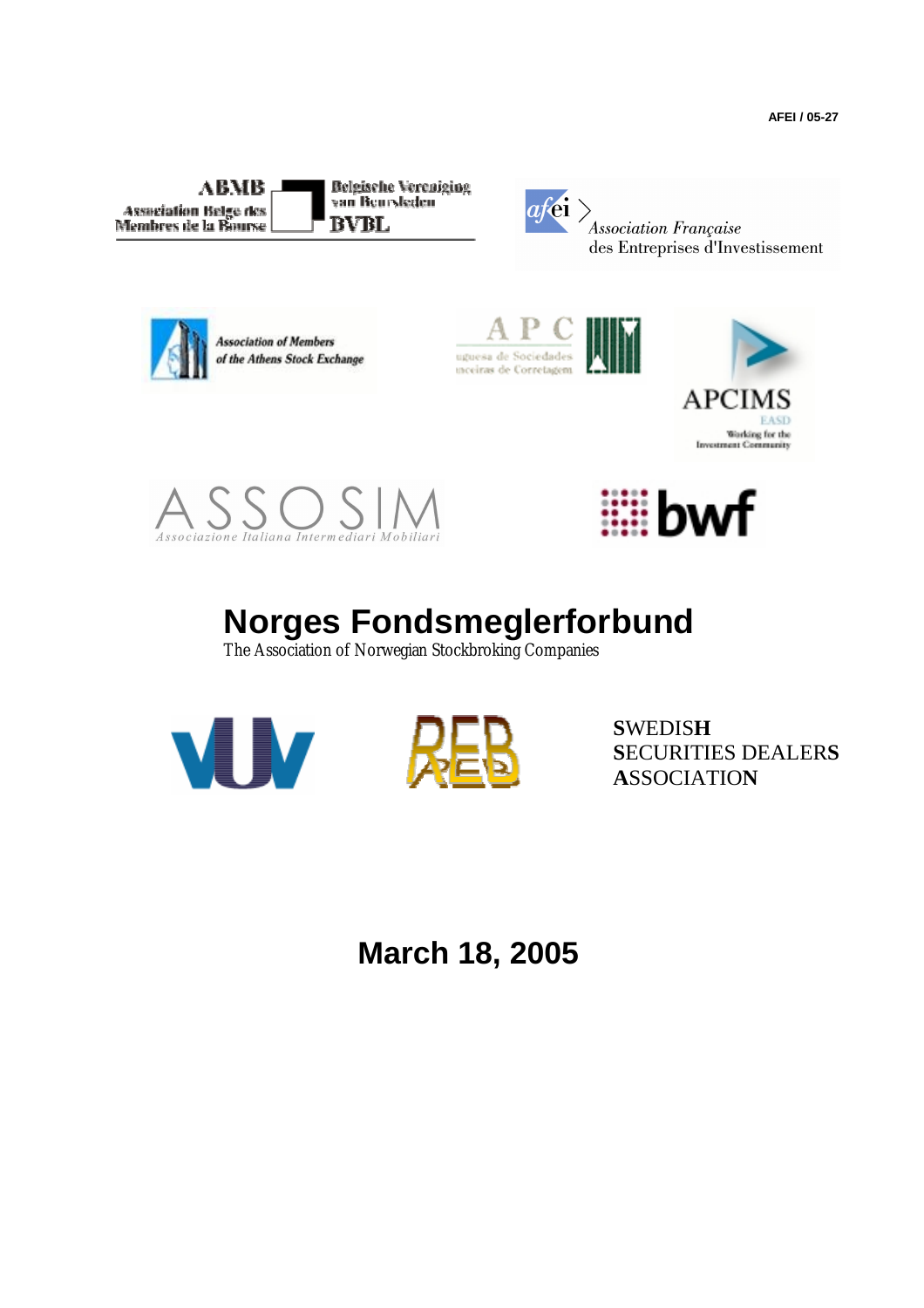## **MEMORANDUM**

# **APPLICATION OF CAPITAL REQUIREMENTS DIRECTIVE TO INVESTMENT FIRMS**

The memorandum below is sent by the following European associations of investment firms.

- **Association Belge des Membres de la Bourse** : **ABMB-BVBL** : Belgium
- **Association Françaises des Entreprises d'Investissement** : **AFEI** : France
- **Association of Members of the Athens Stock Exchange:** Greece
- **Associação Portuguesa de Sociedades Corretoras e Financeiras de Corretagem : APC** :Portugal
- **The Association of Private Client Investment Managers and Stockbrokers : APCIMS :** UK
- **Associazione Italiana Intermediari Mobiliari : Assosim :** Italy
- **Bundesverband der Wertpapierfirmen an den deutschen Börsen e.**V. **BWF** : Germany
- **The Association of Norwegian Stockbroking Companies : NFMF :** Norway
- **Raad van de Effectenbranche : REB :** Nederlands
- **Verband unabhängiger Vermögensverwalter Deutschland : VUV :** Germany
- **Swedish Securities Dealers Association: SSDA** : Sweden

This memorandum summarises the shared concerns of the investment firms' community across much of the EU in relation to the expected detrimental impact of the Capital Requirements Directive, and puts forward proposals for minimising that impact. Attached to the memorandum are appendices that (1) give a background to the anticipated impact on small- and medium- sized enterprises and (2) set out our proposals in more detail.

### **Overview**

The application of the Basel II banking framework to investment firms within the EU, through the implementation of the re-cast Capital Adequacy Directive (now the Capital Requirements Directive, or CRD), is of great concern to the community we represent. For more than two years the trade associations representing investment firms within ten European countries have been sharing their views on this development, in order to establish a common position. Although recognising that the models and markets under which our member firms operate are different, we consider that the new regime will impact on our industry in fundamentally similar ways, giving rise to similar issues. The purpose of this memorandum is to set out our common position and explain the issues that underlie it.

We have noted the response of the European Commission to concerns expressed about the application of Basel II to investment firms, which enables certain types of investment firms to adopt a different treatment in regard to the new operational risk capital charges. However, we do not feel that the scope of the relevant derogations goes far enough to ensure that all investment firms are treated in the most appropriate way. Recognising that it is unlikely that reconsideration will be given to the application of the CRD to investment firms, we are proposing that the capital charge for operational risk, where it applies, should at least be subject to a threshold to prevent disproportionate increases in levels of regulatory capital.

#### **Fair treatment for investment firms**

1. We consider that many of the issues arising from the application of the Basel II framework to investment firms stem from the fact that the framework was developed for the banking industry in order to better align the capital requirements within banks to the particular risk structure that they carry. The potential impact of the new Accord was tested before finalisation in three Quantitative Impact Studies, taking the effective composition of operational risk, credit risk and market risk for banks into account. Since investment firms carry a significantly different risk structure, a purely formalistic application of the complex new framework is likely to have clearly distorting effects.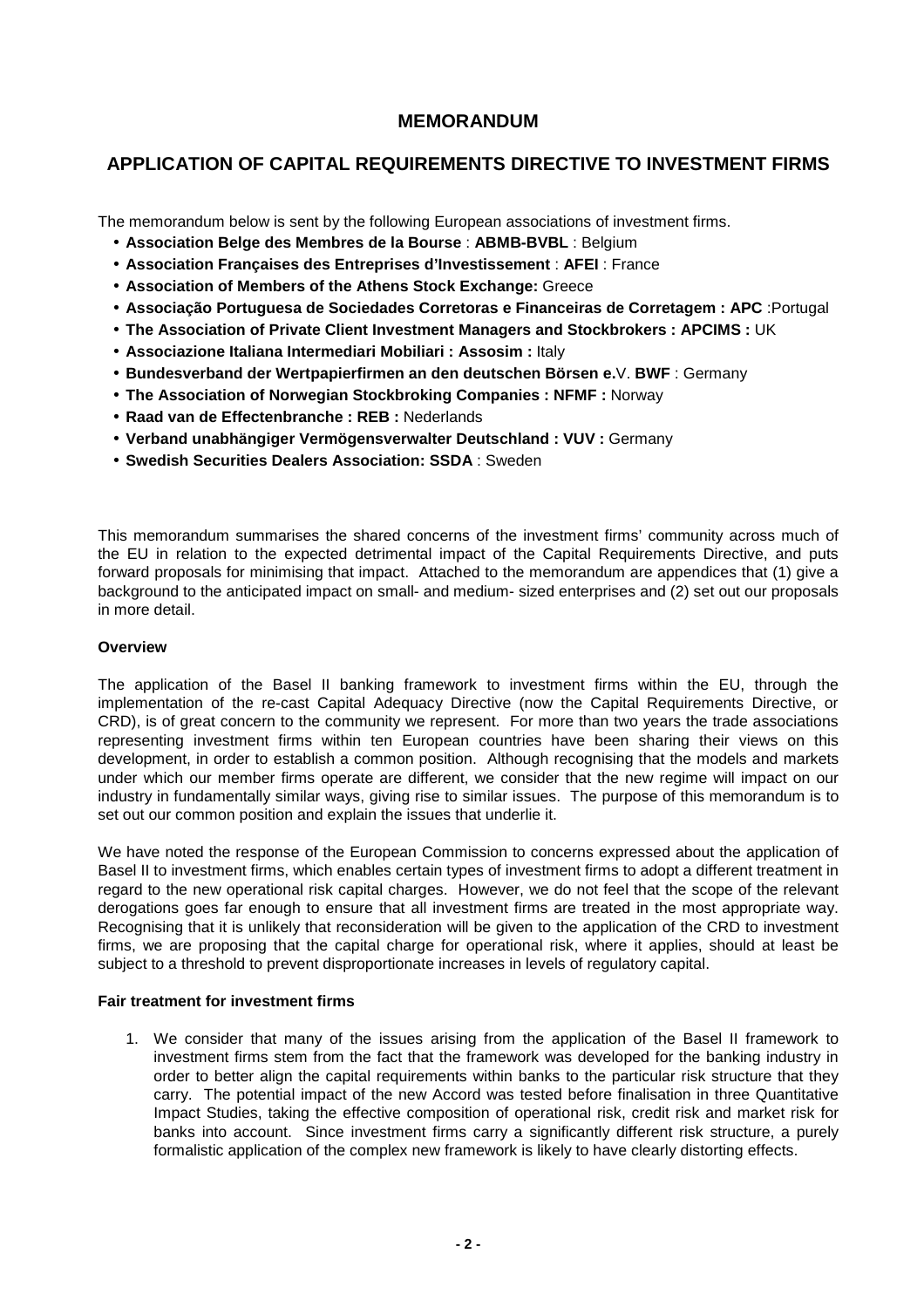2. Our concern regarding the Basel II framework centres on the changes to capital requirements provisions (generally referred to as Pillar 1) and not to the enhanced standards for managing business risks, as set out in Pillar 2. The embedding of robust, yet proportionate, systems and controls for the management of risk is relevant to all businesses, and is as equally appropriate to the investment sector as the banking sector.

## **Disproportionate increase in regulatory capital**

- 3. We support equal treatment for businesses which have similar business risks. For investment firms we agree that this treatment should meet the Basel objective in terms of maintenance of the overall level of capital, but limited to this particular market sector. There appears to be no basis on which an increase in the overall level of capital for investment firms could be justified.
- 4. The calibration of the new capital framework in order to achieve the objective of maintaining the overall level of capital has been based on the banking risk model. This calibration basically relies on the compensating effect of reductions in credit risk related to the banking book, to offset the new operational risk charge of approximately 12% of the overall regulatory capital requirements. However, when the new capital framework is applied to the investment firm risk model, this can result in a disproportionate increase in capital, due to the addition of operational risk charges without the compensating risk requirement reductions.
- 5. Even allowing for an increase of 12% for the additional operational risk charge which, as discussed above, **cannot be offset**, it is anticipated that the capital requirements for some investment firms would rise substantially following implementation of the CRD. A study carried out by Price Waterhouse Coopers<sup>1</sup> (PWC) showed that the CRD could raise the capital requirements by an average of 37% for some investment firms. Furthermore, an analysis of certain types of investment firms, not exposed to a significant amount of market risk or credit risk, showed that the impact of the operational risk charge could be closer to  $120\%^2$ .

## **Competitive disadvantages**

- 6. The US does not intend adopting the Basel framework for its investment firms and neither will the framework apply in other countries outside Europe. We believe this could lead to a significant weakening of the international competitiveness of European investment firms and may force some firms to relocate their businesses to less-restrictive areas.
- 7. Given that the EU approach to the regulation of banks and investment firms is that they operate within the same markets, and sometimes face the same risks, then it is important to take into account that they are competitors within this market, not only in regard to the provision of products and services, but also in regard to raising capital. It has been suggested above that there would be a need to for investment firms to increase regulatory capital in order to comply with the CRD and that the required level of capital would be disproportionately high; this would therefore put investment firms at a further disadvantage to banks.
- 8. The PWC report states that the Commission has already identified the operational risk charge as a potential cause of competitive distortions for investment firms.

#### **Responses to the issues**

l

9. Having expressed our concerns to the European Commission and our respective Member States in regard to the issues set out above, we are satisfied that some improvements have been achieved within the current amended proposals.

<sup>&</sup>lt;sup>1</sup> Price Waterhouse Coopers, Study on the financial and macroeconomic consequences of the draft proposed new capital requirements for banks and investment firms in the EU (MARKT/2003/02/F) dated 8 April 2004.<br><sup>2</sup> European Commission, Boujou of the Conital Bequirements for EU Investment Firms , 2004.0

European Commission, Review of the Capital Requirements for EU Investment Firms – 2004 Quantitative Impact Study Main Conclusions, dated 20 July 2004.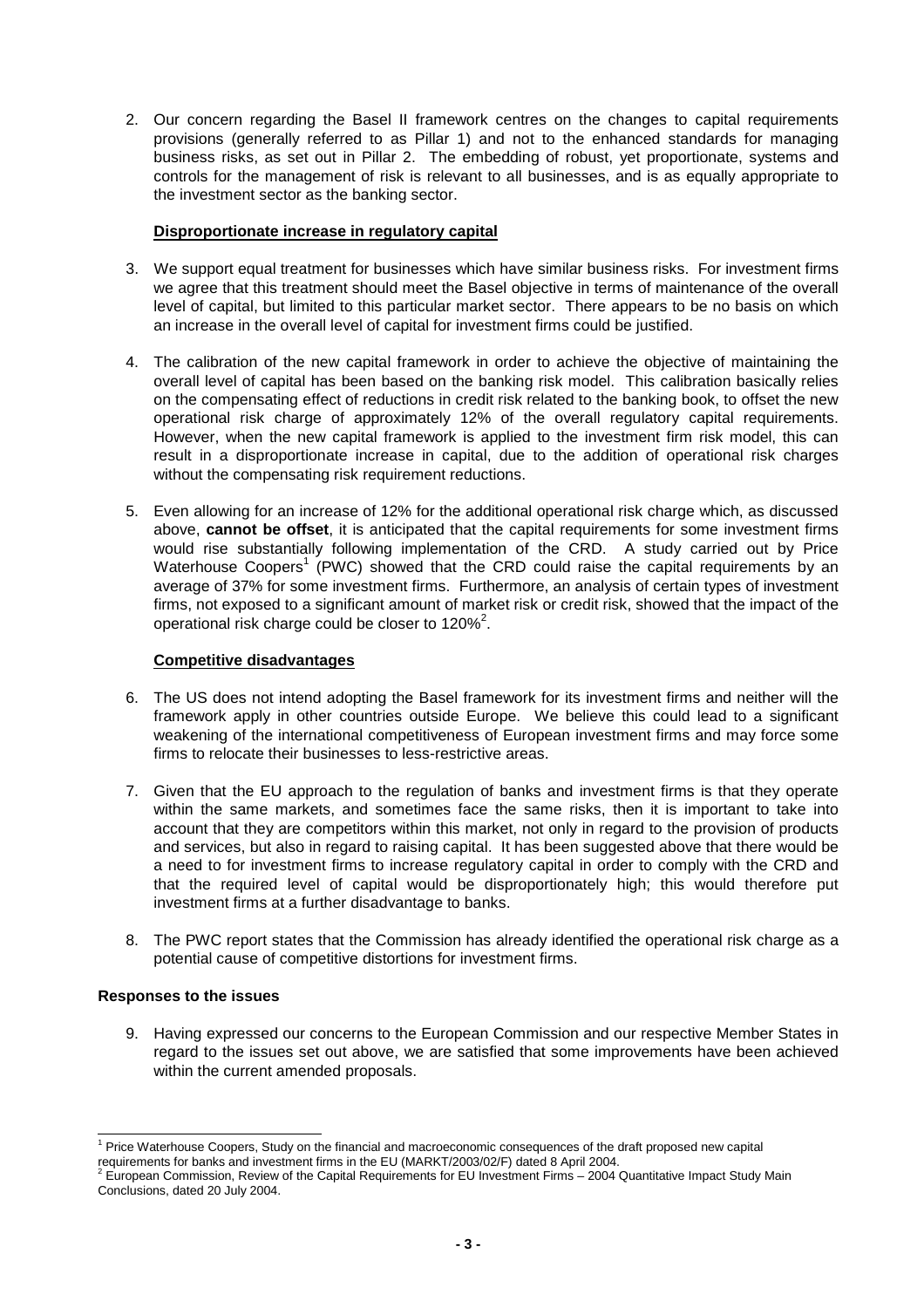## **Treatment of limited licence firms (50K and 125K firms)**

- 10. We welcome the proposal to exclude the limited licence firms (generally those with an initial capital requirement of EUR 50K and EUR 125K) from the requirement of an explicit capital charge for operational risk, as set out in Art. 20(2) of recast Directive [93/6/EEC]. These firms will continue with a capital requirement based on the higher of (i) the expenditure based requirement (EBR), and (ii) the sum of credit risk, market risk and foreign exchange risk. On the basis of the risk model for these firms, this will tend to result in a charge equating to the EBR and will mean little change in capital for these firms.
- 11. However, we also take the view that the exclusion under Art. 20(2) should be applied to all investment firms since there has been no indication that a continuation of the current capital requirements regime would lead to a future shortfall in the level of capital held within this sector.

## **Splitting of 730K category firms**

- 12. A review of the impact of the new requirements on firms with an initial capital requirement of EUR 730K has led to the splitting of this category to enable a further exclusion from the explicit operational risk charge to be applied to firms trading in principal, but only in order to fulfil client orders. The risk model for such firms is similar to that for limited licence firms, but with some exposure to market and credit risk. For firms conducting limited trading activity the response has been to adopt a new treatment, as set out in Art. 20(3) of recast Directive [93/6/EEC], based on the EBR, but extended to reflect these additional risk exposures.
- 13. As with the treatment under Art. 20(2), the EBR approach under Art. 20(3) provides an alternative basis for providing capital against operational risk, rather than an exemption from it. Moreover, it is acknowledged that the level of capital charge that this gives rise to compared to the CRD requirements, will be dependent on the particular accounting model of the firm and will not necessarily result in a lower capital requirement.

## **Further proposed solutions**

## **Higher risk 730K firms**

- 14. An attempt has been made to justify the application of the CRD to those 730K firms trading on their own account, on the basis that such firms put their balance sheet at risk and therefore run the risk of customers losing money or assets. "However this is not necessarily the case since investment firms are not allowed to take deposits and generally do not hold client assets. Moreover, when they receive client assets in form of funds or financial instruments it must be held in accounts **segregated from those of the firm**. Furthermore, investment firms are not allowed to employ client's funds (contrary to bank deposits) for their own account business. Furthermore, banks were assured broad capital neutrality under the new regime even though it is generally agreed that putting the balance sheet at risk is at the core of the banking business.
- 15. The basis for application of the Basel II to banks should not be used to justify the application of the requirements to investment firms and the resulting additional burden on firms. Both the PWC report and the 2004 Quantitative Impact Study refer to the significant increases in level of capital for these firms, which may be disproportionate to the risks they are running. This appears to be in part due to the impact of new requirements for risk arising in the trading book, in addition to the impact of the operational risk charge. Although these considerations have already led to a reduction of the beta from 18% to 15% in regard to the trading and sales business line, we feel that this does not go far enough to ensure that there is a proper and proportionate alignment of capital to risk, and that reconsideration should be given to the application of the CRD requirements to all investment firms.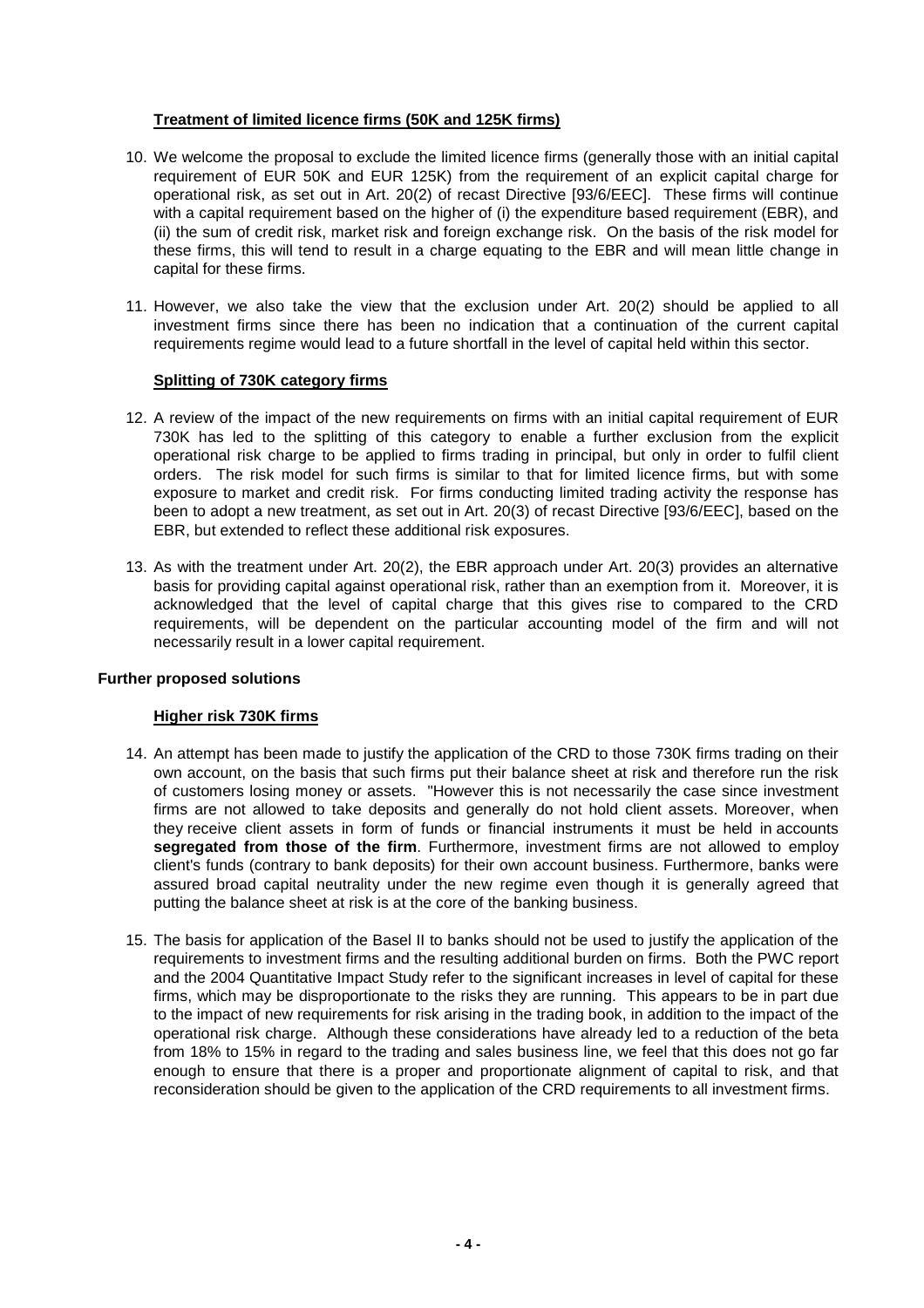16. As an alternative way forward, we strongly suggest that for any investment firms to which the CRD is applied, the level of the explicit operational risk charge is made subject to a threshold. This threshold should be calculated in order to achieve an operational risk charge of no more than 12% of the overall capital requirements, in line with the Basel objectives.

## **Groups**

17. The situation described above is further compounded for groups of investment firms. Where any firm within such a group does not come within the derogations set out in Art. 20(2) or 20(3) of recast Directive [93/6/EEC], even where such a firm is incidental to the group, then the whole group will be subject to the full CRD requirements in respect of operational risk. We consider this to be an inequitable situation, given that the risk profile for each individual part of the group has not changed and therefore the appropriate capital requirements applied at the individual level should still lead to the calculation of capital charges sufficient to cover risk. We would therefore propose that where any firm not covered by the derogations noted above contributes a minimal amount to the total revenues of the group, the remaining firms within the group should continue to base their capital charges on the requirements that would apply if they were solo entities.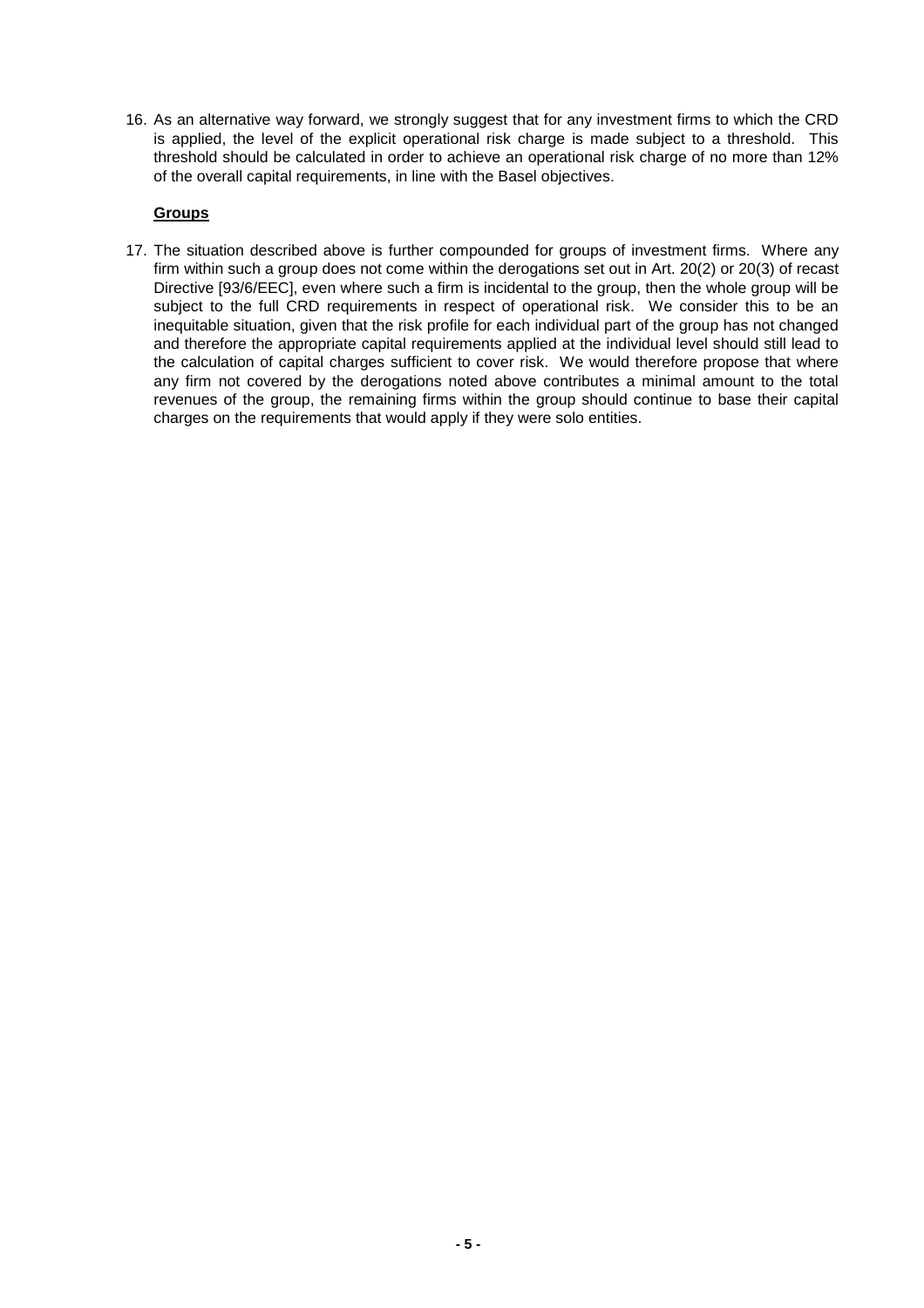## **APPENDIX 1**

## **IMPACT OF THE CRD ON SMALL- AND MEDIUM-SIZED FINANCIAL SERVICES FIRMS**

In seeking regulatory relief, small- and mid-sizes firms (SMEs) usually have recourse to various familiar arguments, relating to "level playing fields", and their roles in job-creation and commercial innovation, the inherent value of entrepreneurialism and the perils of excessive concentration in their areas of business. Such arguments are at least as applicable to the financial services sector as they are elsewhere, but since they are familiar, we will not revisit them here. Rather, our discussion concentrates on reasons why we believe that the situation in the financial services sector makes the needs of SMEs unusual and their relief uniquely appropriate.

## **Proportionality and perverse consequences**

The primary goal of capital adequacy regulation is systemic integrity. SMEs in the financial services sector by definition pose few risks to systemic integrity, and consequently regulation of their capital structures should be "light touch". Any competitive advantage they might derive from such treatment will be more than offset by the economies of scale and scope that they (also be definition) forego. Systemic risk is most effectively reduced by diversifying it across numerous firms: actions that tend to concentrate it by reducing the number of firms that are able to take on small portions of it have the opposite effect. The result of CRD treatment that is too onerous on financial services SMEs will be to increase systemic risk.

### **Systemically important niches**

While many SMES in the financial sector are simply small versions of their larger competitors, many are not. Finance offers numerous niche opportunities, many of which are best served by firms that are independent of the sector's giants. Some of these are activities that must be insulated from the conflicts of interest that their inclusion in a diversified firm would entail (e.g. market making services, specialist merger advice to the financial sector), while others are services to the sector's giants that they would be unwilling to purchase from their more direct competitors (e.g. inter-dealer brokerage). Finance has made structural accommodation for these needs in various ways, through the establishment of single capacity, limited licences or "boutiques". When imposing increased fixed costs on the financial services sector, it is extremely important that regulators recognise the importance of many of these niches and the historical origins of the exceptional treatment that some firms occupying them have enjoyed.

The increased burden of regulation on the financial sector, arising not only from the CRD but from several other Directives as well, is likely to result in the multiplication of such niches: while increases in fixed operating costs would generally be expected to foster an increased appetite for economies of scale, the consolidated treatment of operational risk and heightened concern over conflicts of interest are likely to devalue economies of scope. Some niche activities simply cannot support the increased overheads that will be imposed on large diversified firms.

#### **SMEs serving SMEs**

One such niche that small- and mid-sized firms in the financial sector have tended to dominate is the provision of financial services to small- and mid-sized firms. With the exception of capital raising, the giants of the industry are generally unwilling to provide such services to SMEs. Many are quite explicit in their refusal: for example, the merger departments of major investment banks state publicly that they will not advise on mergers with a value of less the EUR 50 million. Insofar as the "familiar arguments" in support of the special economic value of SMEs have validity, they underline the special economic value of the financial services provided to that sector. If financial services SMEs curtail their activities as a result of inappropriately heavy-handed regulation, it is SMEs that will suffer disproportionately: larger firms have little incentive to fill any resulting gaps in provision.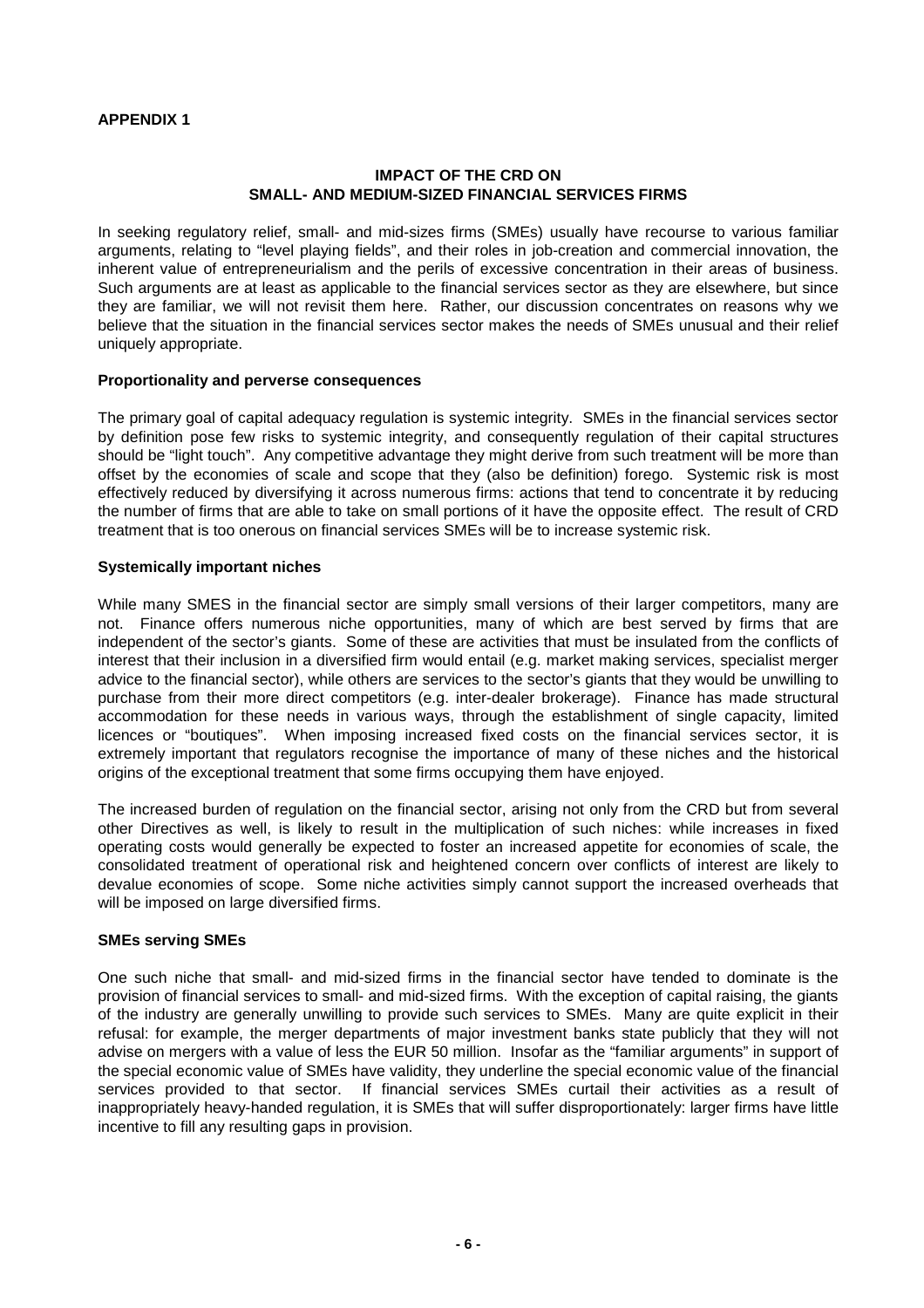#### **Smaller member states and new accession countries**

The justification for capital adequacy requirements of any sort is the tacit recognition of the special place of the financial services sector in a modern economy. Regulatory action that would tend to curtail the development of a healthy financial services sector is thus economically self-defeating. Smaller member states, and those with comparatively less-developed economies, will be hampered in their desire to foster financial services support for their economies if the CRD provisions result in a situation where only firms with Europe-wide economies of scale can compete in the financial marketplace. Given a desire to foster balanced economic growth in such member states, it is counterproductive to render firms uncompetitive that are (currently) small because the markets they were created to serve are small or comparatively new.

### **Mobility of financial services provision**

It is salutary to recall that a minor change in the US Federal tax code sufficed to drive what became a major source of high quality employment for Europe – the Eurobond market – out of the US. Capital requirements have a similar effect to taxation on financial services firms, and if those set under the CRD are onerous, they will have a similar effect on aspects of service provision in the financial segment: certain financial activities will remove themselves to other jurisdictions.

Because of the constraints placed on small- and mid-sized financial firms by their size, such firms are unlikely to be able to follow the giants into other jurisdictions. Consequently, they will suffer an insupportable competitive disadvantage with respect to them, and will be forced to withdraw from such services. Relief from onerous CRD requirements would allow them to continue to participate in such activities, thus preventing their complete disappearance from EU jurisdictions, and enabling access to such services to SMEs that are unable to access offshore jurisdictions.